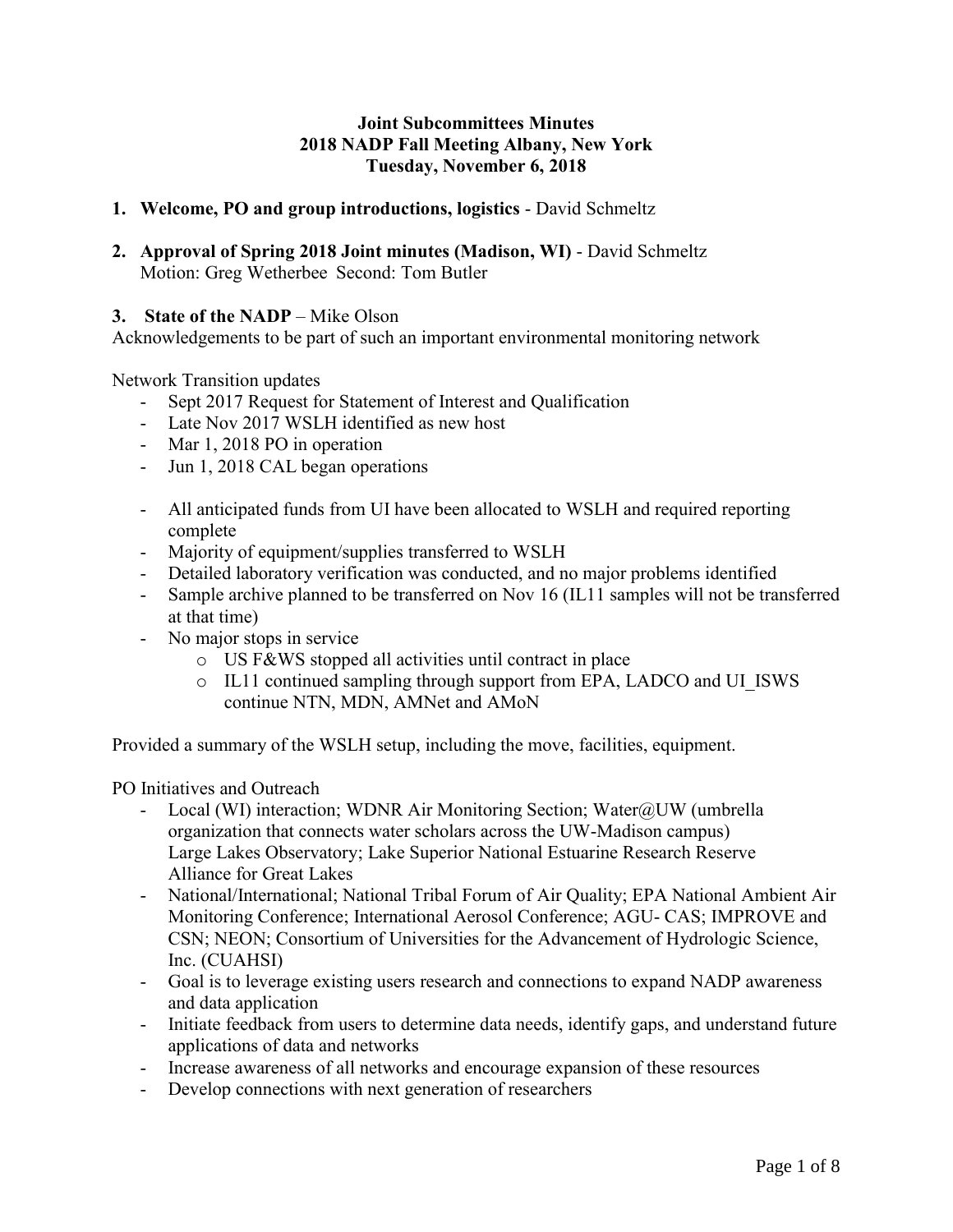- Great response from all especially Tribal community and NEON
- Developed an official announcement from NADP Executive Committee to announce transition of NADP operations to a global list of stakeholders

Madison Supersite Plans

- UW Arboretum outreach site moving forward
- Research location identified (Eagle Height Site)
- Diverse stakeholders UW Limnology, UW AOS, WDNT, Madison Water Utility, UW Geology

Sites in Jeopardy

- NTN KS97, FL32, NC17, CO97

Sites closed in 2018

- NTN 6 11CO, PA98, FL32, TX21, MI98, AG01
- MDN 6 AB33, TX21, PA37, CA20, AK02, MN98
- AMNet  $1 **UT97**$

Network in Jeopardy

- AIRMoN network cost and prices were reviewed; Dwindling number of sites, Fixed cost associated with network
- Lead to significant anticipated price increases in the near future
- Network in jeopardy
- Unlikely to open new sites in near future
- AIRMoN offers significant scientific value
- UW Supersite event sampling planned

New or Resolved Operation Sites

- IN21 AMNet
- NY67 NTN
- NC98, AK96, WI01 AMON
- MN08 MDN
- AMoN show most potential to expand
- MDN/NTN priority to prevent additional losses
- Opportunities for collaboration: NEON, Tribes, IMPROVE

## Publications

- 2017 213 publications
- 25 doctoral dissertations
- 7 agency reports
- 1 article in Nature
- 1 article in Science

## 2019 Spring Meeting in Madison, WI

- Lab tours
- Poster session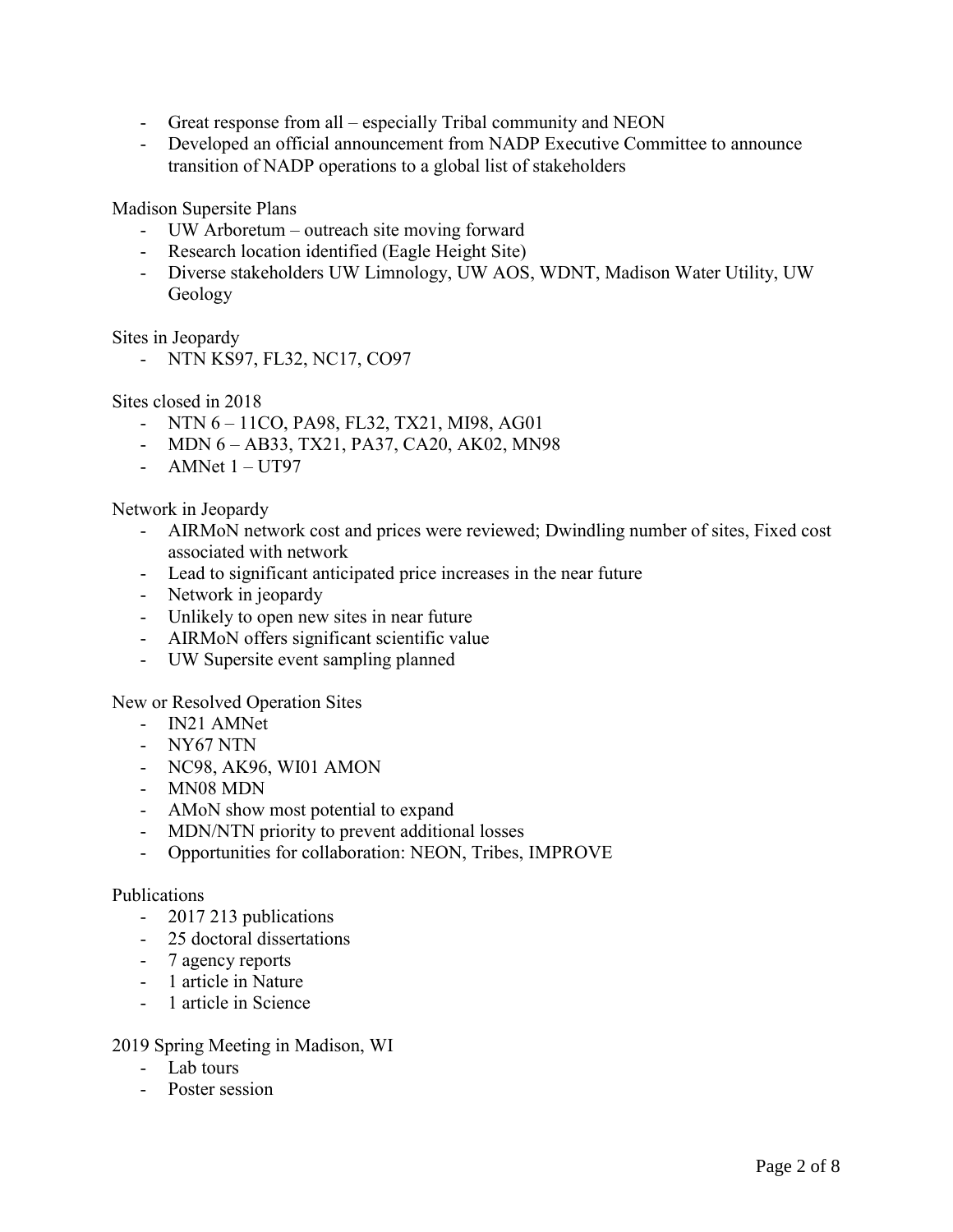- Strategic planning
- **4. CAL Report Chris Worley** 
	- Thank you to NADP for the vote of confidence in the CAL
	- CAL structure at WSLH reviewed
	- 12 staff members

### NADP instrumentation

- 2 Lachat AMoN, NTN/AIRMON
- 2 Dionex IC-NTN/AIRMoN
- 1 Agilent ICP-OES NTN/AIRMoN
- 2 Mettler pH/conductivity
- 1 TitrEC
- WSLH instrument redundancy 5 Lachat's, 6 IC's and 3 ICP-OES instruments

## Cross Training/Backup

- Plan is to rotate on an annual basis to provide all NADP chemists the opportunity to become proficient with each analytical platform
- Rotate in March
- Additional 12 WSLH chemists with ICP, IC, FIA experience

## Data Review and Management

**Priorities** 

- Improving understanding of the specifics of each network and how they operate
- Understanding types of equipment, data collected and site specific details
- Integrate field data, sample data, precipitation data and chemistry to improve data review process

#### Efficiency

- Review/assess/streamline data flagging protocols
- Increased communication and collaboration between PO and CAL
- Streamline overall process
- Examining multiple stages of data review

#### Focus

- Attention to detail and completeness
- Data quality and integrity
- Quality results and excellent service

#### What's been accomplished?

- Results of RVP are being submitted at the meeting
- Chemists trained and passed initial demonstration of capability and will complete annually
- Smooth transition with site supplies
- CAL was ready to receive NADP samples on June 1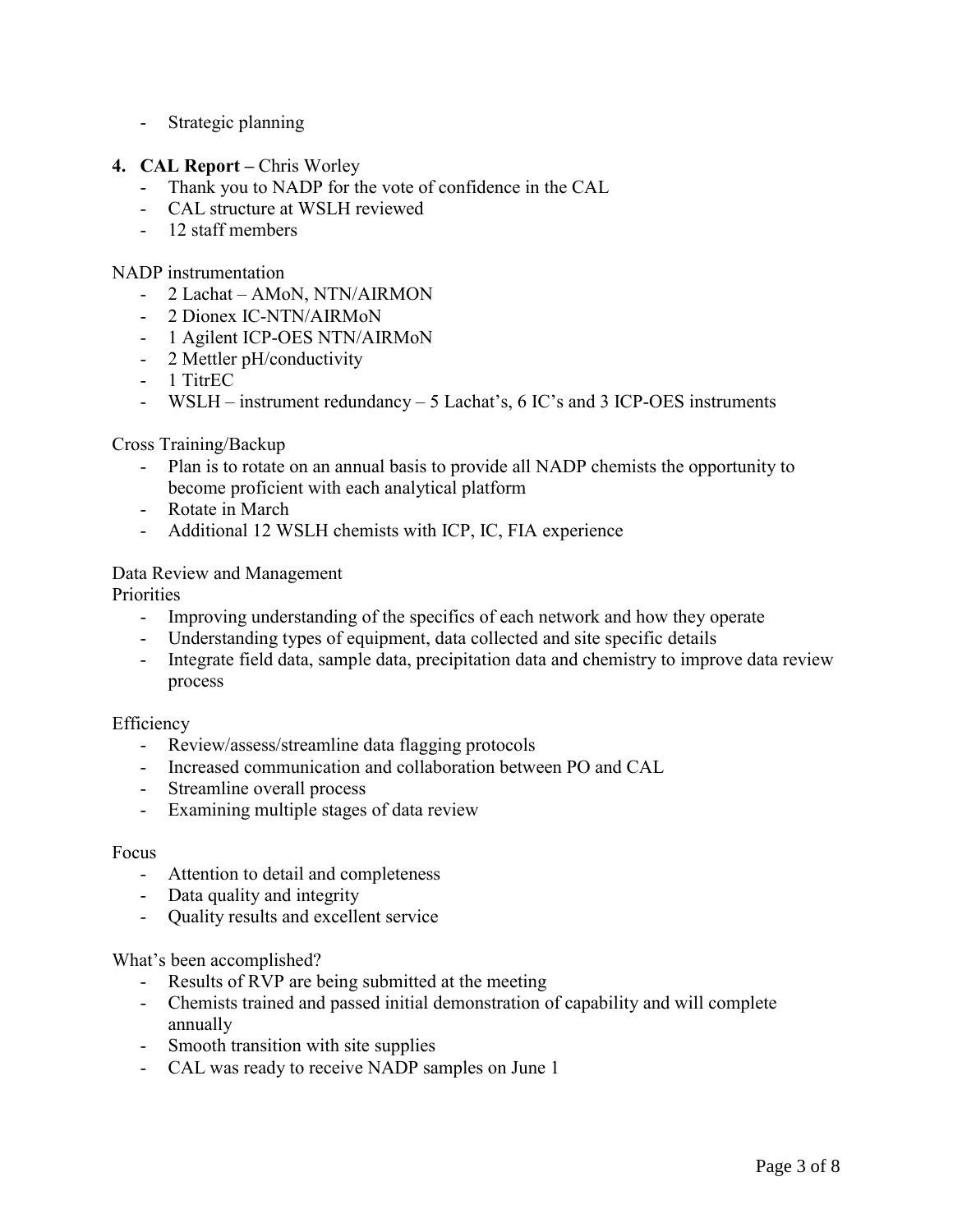- As of  $10/30/18$ , the CAL has analyzed: NTN-5259; AMoN-1041 +208 travel blanks; AIRMoN-257
- Released June and July (2018) NTN data results
- Released June, 2018 AMoN and AIRMoN
- Data turnaround from month of sample receipt: NTN 90 days and 120 for AMoN/AIRMoN
- QA/QC protocols are in place
- SOPs and QAP are in draft form will be completed, reviewed and signed off by end of year

Items we are currently working on

- NADP Sample archive
- Improve sensitivity with larger flow cell for FIA
- IC sensitivity-concentrator column
- Bromide are you there?
- AMoN Reduction in body breakage
- Improve AMoN sampler cartridge extraction process
- AMoN shipping cost reduction Faraday cages
- New bottles washed vs non-washed
- Bringing TitrEC online
- Expanding ICP-OES element menu (determine detection limits)

### **5. CAL Readiness Verification and On-Site CAL/PO Review – Greg Wetherbee**

- What is changing laboratories going to do?
- Scope
- 1. Accuracy and variability compared to other labs
- 2. Bias of WSLH CAL (WCAL) relative to ISWS CAL (ICAL)
- 3. Precision of WCAL analyses
- 4. Cleanliness of supplies
- 5. AMoN operations preparedness and bias relative to ICAL
- 6. Ability to analyze low volume samples

## Single Blind Sample Studies

- 1 PCQA monthly interlaboratory-comparison 11 labs
- 30 natural matrix spike samples plus blanks– 6 labs
- 75 NTN split samples (ICAL and WCAL only)
- 15 replicate samples for precision (WCAL only)
- 60 low volume (<69mL) samples (WCAL only)
- NTN and AMoN supply quality control samples WCAL only
- AMoN collocated sampler study ICAL and WCAL 11 sites only

Conclusion: Results indicate WCAL is ready to produce high quality data

Results:

- Cations in general positive bias for WCAL, doubtful that it will impart any shift in trends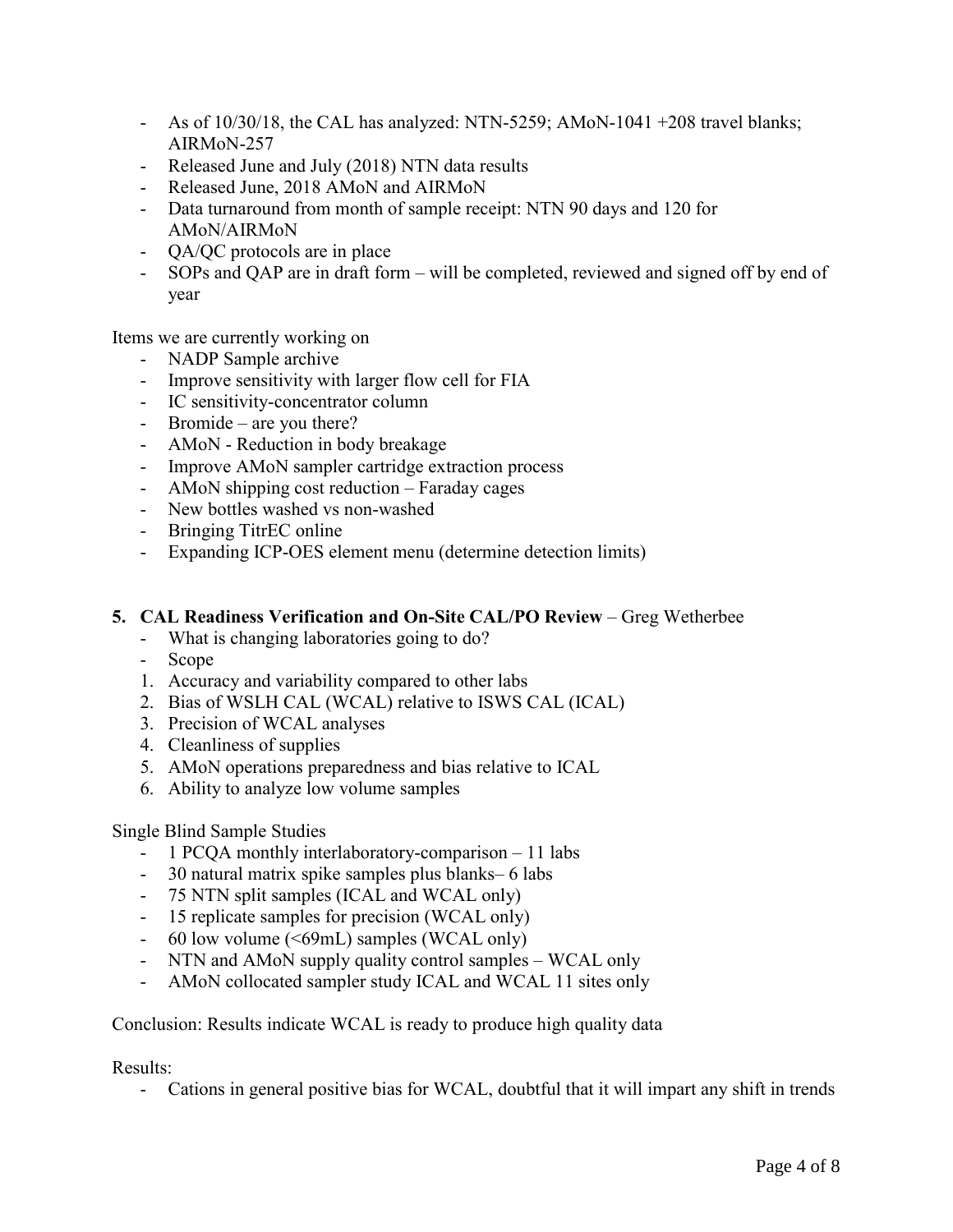- Anions negative bias for WCAL
- Ammonium NH4+ more variability at the high end above  $0.5 \text{ mg/L}$
- Nitrate negative bias for WCAL
- pH more variability than ICAL and WCAL expected
- Natural matrix spikes: WCAL Ca and Cl had a little more variability than overall
- PCQA interlaboratory samples: less than overall except for pH

60 low-volume samples, results are complicated – see report

- Median absolute % differences < 10 percent for most sample volumes and analytes
- Median absolute % differences  $>10$  percent for selected sample volumes for Mg, NH<sub>4</sub>, K, NO3, Br, PO<sup>4</sup>

Clean Supply Rinseate Samples, results are very extensive. See the report.

- Results indicate that CAL is preparing clean supplies for field
- Some cation concentrations might have been due to construction and transition operations that are now completed. Will continue to monitor blanks and for any positive bias in intercomparison samples.

AMoN Collocated Samples

- Results are almost identical between the two labs

## Onsite PO/CAL review

Team Members: Greg Wetherbee (USGS), Mark Nilles (USGS), Cheryl Sue (ECCC), Micheal Kvitrud (WDNR)

#### Findings

- PO technical support findings
	- o Loading dock not secure?
	- o SOPs for Site Liaison needed
	- o Trouble Ticket reporting needed
	- o NED supply inventory database needs to be more detailed

#### No findings for CAL or CAL IT

- 9 recommendations for CAL, 5 recommendations for CAL IT

#### **6. Transfer of the NADP Archive** – Mark Olson

#### NTN

- 5 year archive of all sites
- Kept all samples for NH02, NE15, IL11
- 1 in 100 (random) kept indefinitely

AIRMoN and AMoN

- 2 year archive of all samples

#### Archive Status

- Samples still in Champaign, IL
- First attempt in Oct 2018, paperwork was not complete
- Second attempt will be on Nov 15, 2018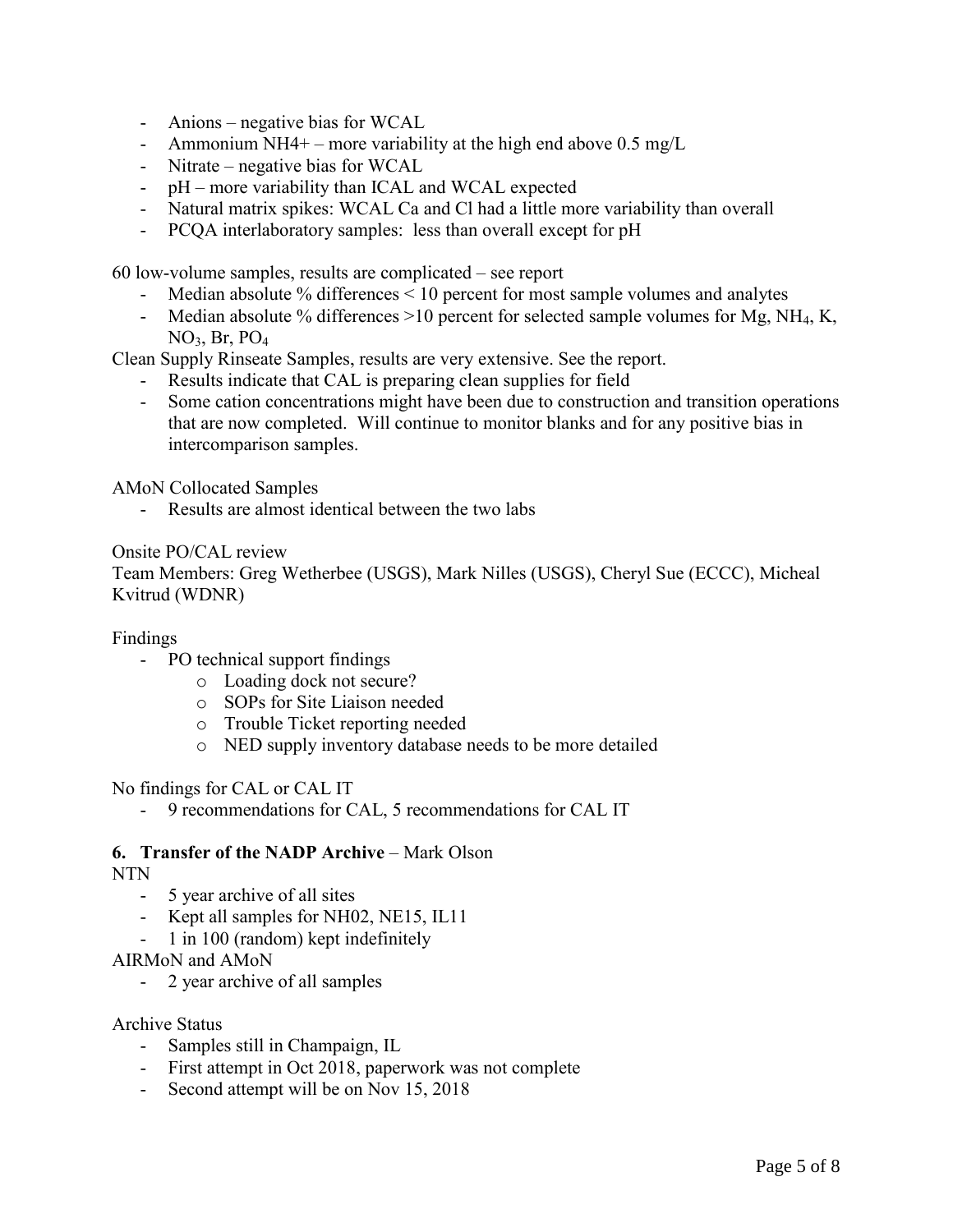- All samples ready to go except IL11

## Status of IL11

- One of 3 sites from long term archive
- ISWS wants to keep the IL11 samples
- They feel the IL11 samples are I-CAL property

Do we pursue IL11 samples?

- Discussion, on why we keep the samples, what the samples are used for, etc.
- Moved to Executive Committee for more discussion

## Future of the Archive

- NOS Martin Shafer Long Term Archive
- Freeze all samples
- WI site will be added to long term archive
- 1:100 will focus on geographic regions
- AIRMoN changed from 2 to 3 years
- AMoN changed from 2 to 5 years

## **7. HAL Report** – Ryan Nelson

- Staff update – Monica Garcia Strickland – new lab director role

## Data delivery

- 90 days after close of the month
- Report to operators in 60 days, PO in 90 days

## Site Liaison Activity in 2018

- Emails=183
- Toll free calls=73

Equipment Modernization Update

- Still 4 Belfort gages in use, 89 e-gages
- ACM collectors: 47 /NCON collectors: 46

## Annual QA Report

- 2016 available on website
- 2017 submitted in July 2017, outside review pending (10/18)

## PETG bottles

- Some hiccups since implementation in July 2018
- Last glass bottle came in September 2018

#### Pros

- Trace clean
- Break/Freeze proof
- Eliminated bottle blank correction
- Less leakage to and from sites of pre-charge and sample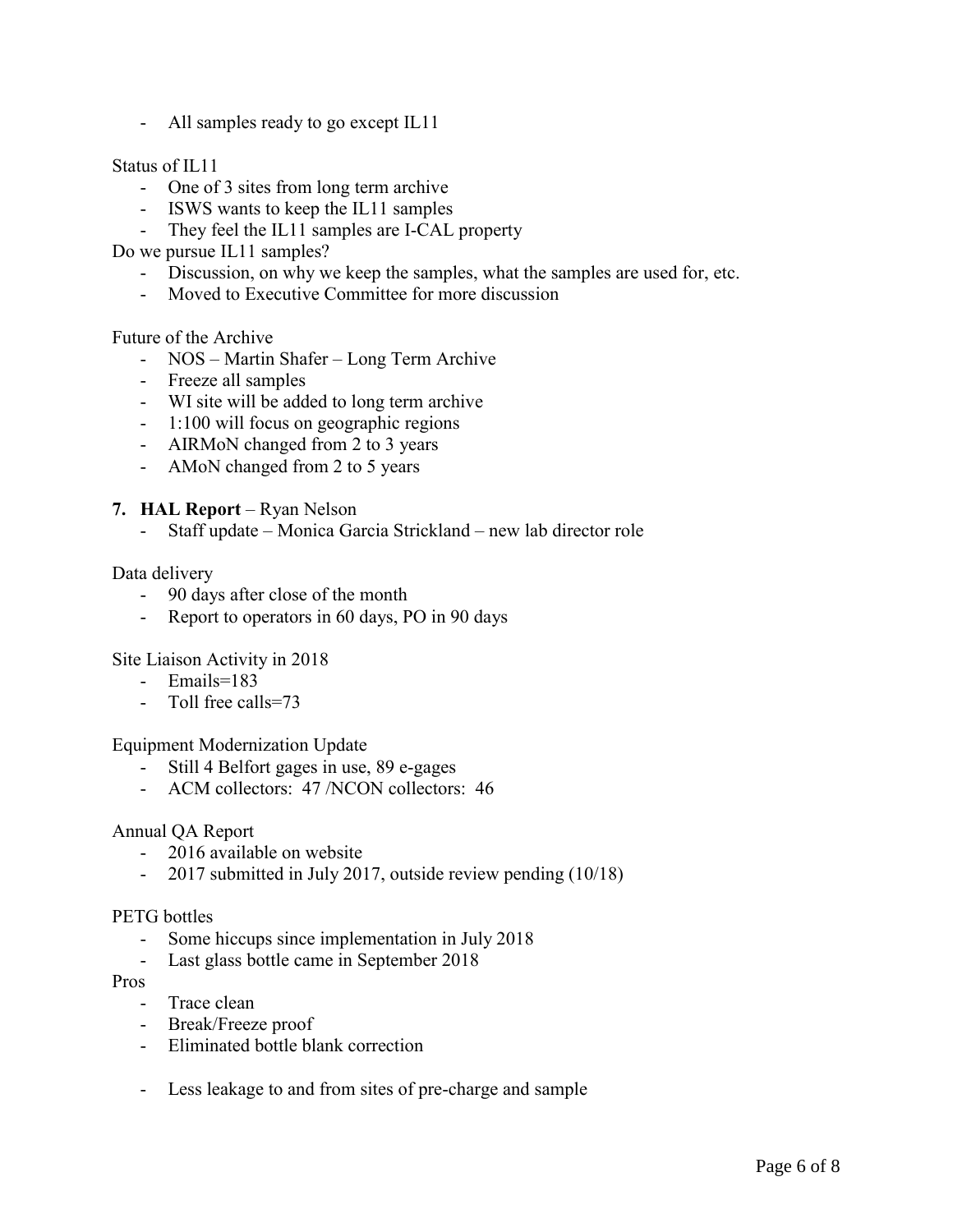- NCON bottle jacks didn't have enough reach- sent out 11 wooden inserts
- One bottle melted to the NCON heater

## 2015 HAL Review

- Most findings have been closed
- 12/19 Findings closed, 7 open findings in progress are related to database
- 19/47 recommendations addressed

MDN Database to Element LIMS Transition

- Pros/cons of old database

Why use Element LIMS

- Secured and validated front end
- Used for all sample receipts
- Automation for uploading instrument data
- Automation for reports and electronic data to clients
- Ability to send sample receipt notifications at the time of login
- Export data can be customized
- Email results to site contacts

Where we are?

- Element updated to include all current MDN sites
- Staff training completed in October
- Preliminary templates created for entering MOF data as well as final reports

What tasks are left?

- Identify representative number of samples to log into Element for comparison with MDN database
- Log in samples
- Upload datasets into Element
- Compare the output data
- Develop final reports and export for site contacts and PO

#### MDN site closures/jeopardy

- Lost in 2017 GA33, PQ17, SK28, NE25
- In jeopardy CA20, PA37, AK02
- New sites pending MO46, OH, OK
- MDN Outreach focus in LA, OR

#### Passive RGM Pilot Study – HAL

- 2017-19 NM, CO, OK
- Collocated with MDN sites
- No power required

## **8. Preview of CLAD, EROS, NOS agendas**